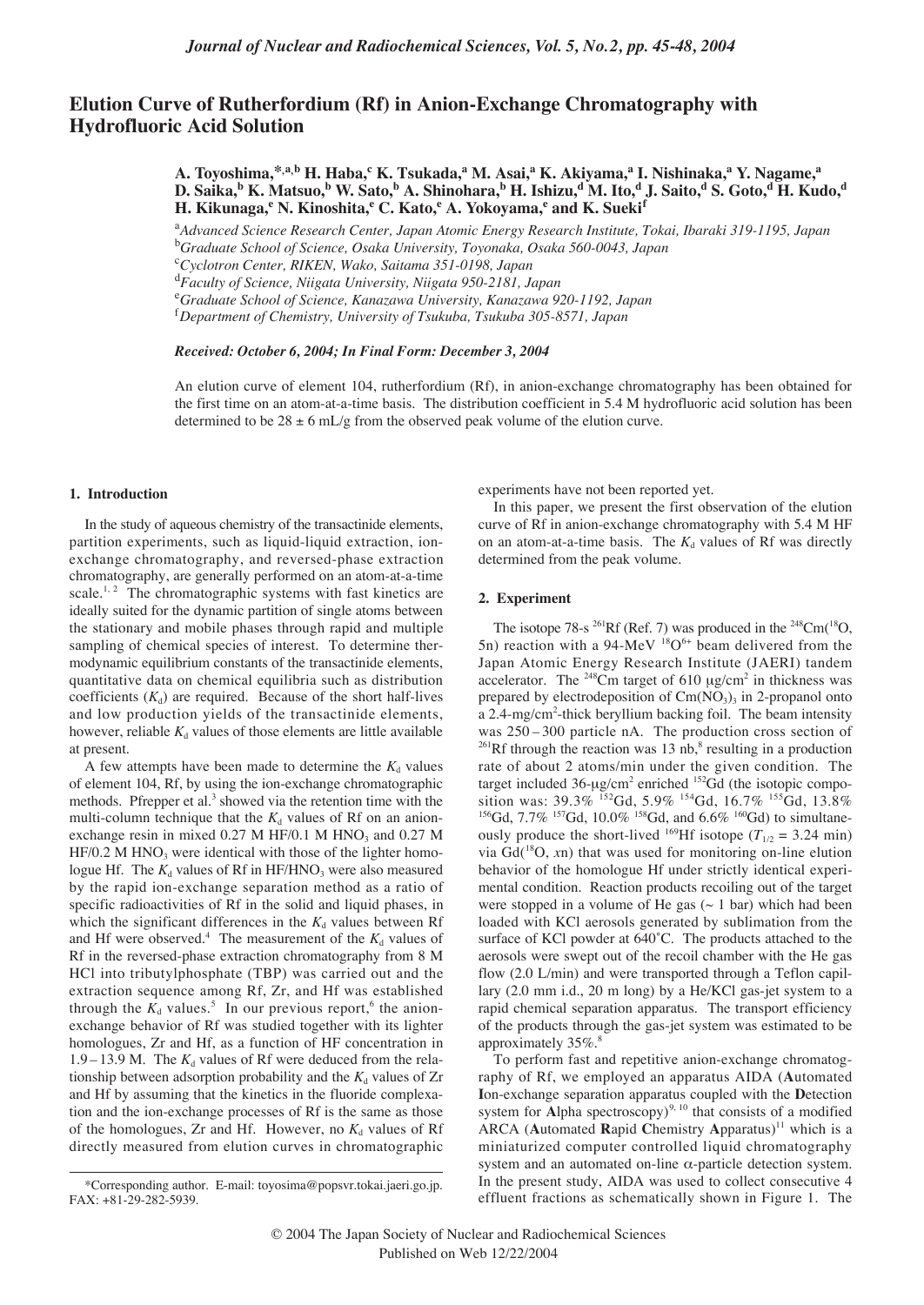

**Figure 1.** Schematic diagram of the AIDA.

nuclear reaction products transported by the gas-jet system were deposited on the collection site of AIDA. After collection for 182 s, the site was mechanically moved onto the microcolumn packed with an anion-exchange resin, MCI GEL CA08Y, Mitsubishi Chemical Corporation. The resin, a strongly basic quaternary-amine polymer with a particle size of  $22 \pm 2$  µm in a chloride form, was converted to a fluoride form by washing in a column with 26 M HF, washed thoroughly by the batch method with pure water and dried to a constant weight at 80˚C in a vacuum oven.

The collected products were dissolved with 5.4 M HF and were fed onto the 1.6 mm i.d.  $\times$  7 mm anion-exchange column at a flow rate of 0.8 mL/min. The effluent from the column was consecutively collected on three separate Ta disks with a volume of 170, 130, and 130 µL as fraction 1, 2, and 3, respectively. Then, the remaining products in the column were eluted with 260 µL of 4.0 M HCl at a flow rate of 1.4 mL/min through the second path after one-step forward movement of the column magazine (see Figure 1). The effluent was collected on the other Ta disk as fraction 4. Each fraction was evaporated to dryness with hot He gas and halogen heat lamps. These 4 Ta disks were in turn subjected to  $\alpha$ -spectroscopy with eight 600 mm2 passivated ion-implanted planar silicon (PIPS) detectors. The counting efficiency of each detector was 35% and its  $\alpha$ -particle energy resolution was  $110 - 200$  keV FWHM. All events were registered event-by-event together with time information. After the α-particle measurement, the 493 keV γray of 169Hf was measured with Ge detectors for every third or fourth set of the samples to monitor the elution behavior of Hf and its chemical yield. Counting durations for the  $\alpha$ -particle and γ-ray measurements were 222 s and 297 s, respectively. The chemical yield of Hf including deposition and dissolution efficiencies of the aerosols was 55% on the average.

In order to evaluate the contribution of "primordial <sup>257</sup>No"<sup>4</sup> formed from the  $\alpha$  decay of <sup>261</sup>Rf between the start of the collection at AIDA and the end of the 5.4 M HF elution to the eluted radioactivities of 261Rf in anion-exchange chromatography, adsorption behavior of No on the same anion-exchange resin was examined using <sup>255</sup>No, because the  $\alpha$ -particle energies of <sup>261</sup>Rf (E<sub>α</sub> = 8.28 MeV) and of its daughter <sup>257</sup>No (E<sub>α</sub> = 8.22, 8.27, 8.32 MeV) are indistinguishable.<sup>13</sup> The isotope 3.1min <sup>255</sup>No was produced in the 77-MeV <sup>12</sup>C-induced reaction of  $248$ Cm through  $248$ Cm( $12$ C, 5n) with the cross section of about 500 nb.<sup>14</sup> The reaction products recoiling out of the target were transported by the He/KCl gas-jet system to the collection site of AIDA. After deposition for 300 s, the products were dissolved with 270 µL of 3.9 and 13.9 M HF solution and were fed onto the 1.6 mm i.d.  $\times$  7 mm chromatographic column filled with the anion-exchange resin, MCI GEL CA08Y, at a flow rate of 1.0 mL/min. The effluent collected on a Ta disk as fraction 1 was evaporated to dryness with hot



**Figure 2.** Percent adsorption (%ads) of No, Cm, and Fm on the anionexchange resin CA08Y as a function of HF concentration, [HF].

He gas and a halogen heat lamp. The remaining products in the column were eluted with 250 µL of 4.0 M HCl. The effluent was collected on another Ta disk and was evaporated to dryness as fraction 2. The pair of Ta disks were assayed by α-spectroscopy with the eight 600-mm<sup>2</sup> PIPS detectors. The α-decay events were accumulated for 937 and 904 s for the first and second fractions, respectively.

### **3. Results and Discussion**

The adsorption on the anion-exchange resin of <sup>255</sup>No together with that of  $244$ Cm, recoil products of the target (the  $248$ Cm target contains 1.12% <sup>244</sup>Cm and 1.31% <sup>246</sup>Cm) and of <sup>252,254,255</sup>Fm produced in the nucleon transfer reactions is shown in Figure 2. The ordinate indicates the percent adsorption expressed as, %ads  $= 100 A_2/(A_1 + A_2)$ , where  $A_1$  and  $A_2$  are the eluted radioactivities observed in fractions 1 and 2, respectively. It has been found that the %ads values of 255No are almost independent of the HF concentration. The %ads values of Cm and Fm were approximately 20% and 7%, respectively.

The results on the elution behavior of  $^{261}Rf$  and  $^{169}Hf$  are summarized in Table 1, where the fraction number, the elapsed time *T* from the end of aerosol collection at AIDA to the start of the  $\alpha$ -particle measurement, the volume of eluted solutions, the number of observed α particles (α) of <sup>261</sup>Rf and of its daughter 25-s <sup>257</sup>No and correlated  $\alpha$  particle pairs ( $\alpha$ - $\alpha$ ) of <sup>261</sup>Rf and  $257$ No, and the relative eluted radioactivities of  $261Rf$  and  $169Hf$ are listed. From the 511 cycles of the anion-exchange experiments, a total of 48  $\alpha$  events from <sup>261</sup>Rf and <sup>257</sup>No were registered in the energy range of 8.00 – 8.36 MeV, including 6  $\alpha$  –  $\alpha$ time-correlated  $\alpha$  pairs of <sup>261</sup>Rf and <sup>257</sup>No. The expected event ratio between  $\alpha$  singles and  $\alpha - \alpha$  correlations is to be 45 : 5 evaluated by taking into account the counting efficiency of the detectors  $(35\%)$ , the recoil effect of <sup>257</sup>No and the decay of

**TABLE 1: Relative Eluted Activities of 261Rf and 169Hf in Each Fraction**

| Fraction<br>No.             | $T/s^*$ | Volume/uL    | $\alpha(\alpha-\alpha)$<br>count | Relative<br>activity of<br>$^{261}Rf/\%$ | Relative<br>activity of<br>$^{169}Hf/\%$ |
|-----------------------------|---------|--------------|----------------------------------|------------------------------------------|------------------------------------------|
|                             | 68.5    | $133 \pm 12$ | 8(1)                             | $13 \pm 5$                               | 0                                        |
| $\mathcal{D}_{\mathcal{L}}$ | 81.6    | $130 + 9$    | 20(1)                            | $39 + 9$                                 | 0                                        |
| 3                           | 95.5    | $129 + 10$   | 12(3)                            | $28 + 8$                                 | 0                                        |
| 4                           | 108.3   | $259 + 12$   | 8(1)                             | $20 + 8$                                 | 100                                      |

\*Elapsed time from the end of aerosol collection at AIDA to the start of the  $\alpha$ -particle measurement.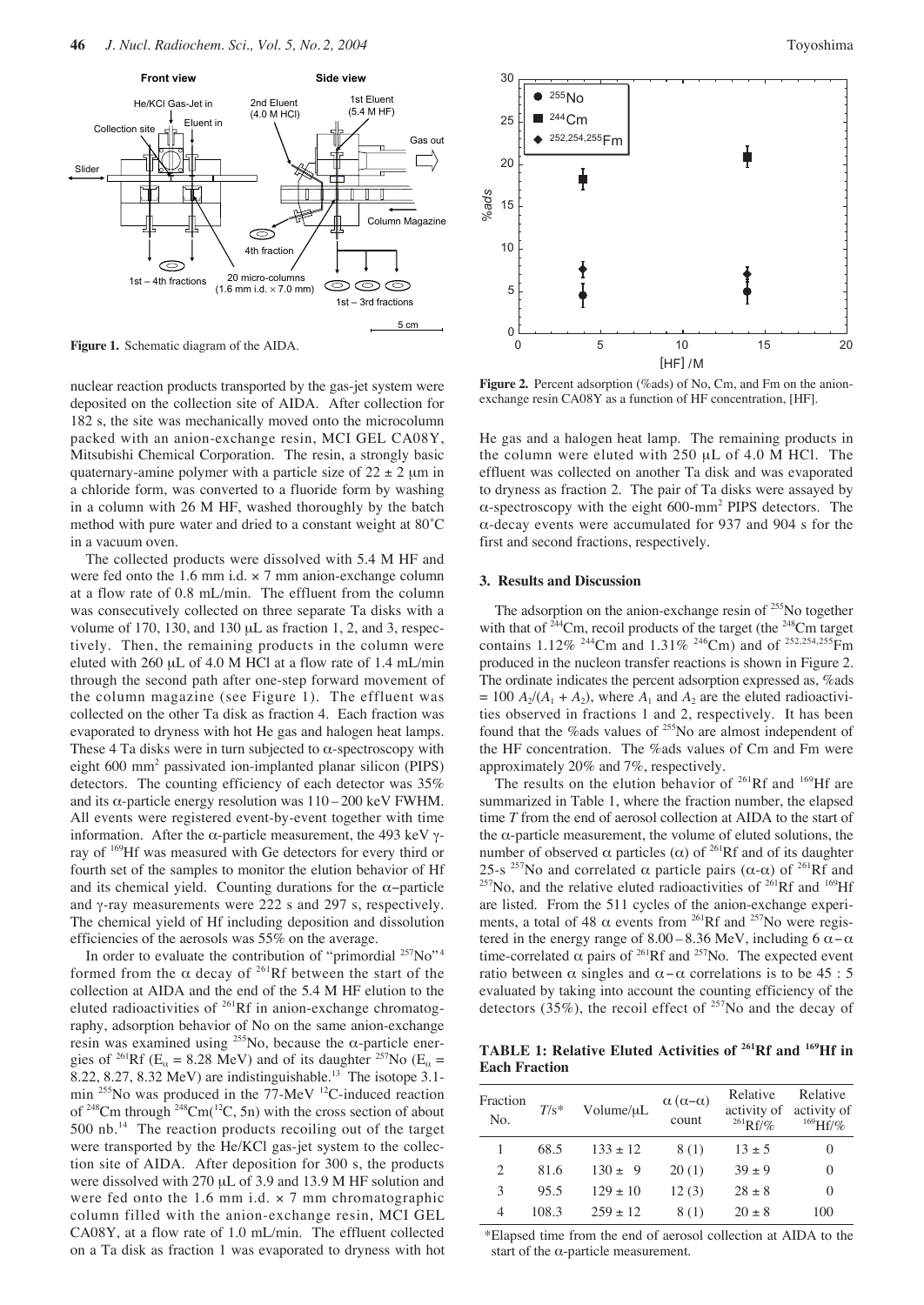

**Figure 3.** Elutions of <sup>261</sup>Rf and <sup>169</sup>Hf with 5.4 M HF. Closed circles and squares are the relative eluted radioactivities for <sup>261</sup>Rf and <sup>169</sup>Hf and squares are the relative eluted radioactivities for  $^{261}Rf$  and <sup>1</sup> respectively. The open symbols show the cumulative ones. The dashed line is the fitted curve by the Glueckauf equation<sup>15</sup> and the solid line indicates the integral curve (see text).

 $^{261}$ Rf and  $^{257}$ No, that is reasonably consistent with the experimental ratio (48 : 6) within the counting statistics. Relative eluted radioactivities of 261Rf in Table 1 were corrected for the decay of 261Rf and the contributions from the background and from "primordial <sup>257</sup>No". The average background count in each fraction was estimated as 0.36. The contribution of "primordial  $^{257}$ No" to the relative eluted radioactivity of  $^{261}$ Rf, which was taken into consideration on the basis of the standard equations of growth and decay and the adsorption behavior of No (Figure 1), is evaluated to be less than 5% for the 1st fraction and is negligible for the others in the present experimental condition.

In Figure 3, the relative eluted radioactivities of  $261Rf$  and <sup>169</sup>Hf are plotted by closed circles and closed squares, respectively, as a function of the half volume of each effluent, while the cumulative radioactivities of 261Rf and 169Hf are indicated by open circles and open squares, respectively, against the cumulative eluted volume. As shown in Figure 3, the peak volume of the elution curve for 261Rf is observed at around 200 µL while the isotope 169Hf was eluted only in the 4th fraction, indicating that the  $K_d$  value of Rf is much smaller than that of Hf. The present result is consistent with the previous results that the adsorption of Rf is much weaker than those of Zr and Hf at the same concentration of HF.<sup>6</sup>

The elution curve of  $261Rf$  is analyzed by the Glueckauf model<sup>15</sup> which is based on the theoretical plate concept assuming a continuous flow and local equilibrium. The eluted radioactivity  $A(v)$  with the effluent volume  $v$  is represented as

$$
A(v) = A_{\text{max}} \exp\left\{-\frac{N}{2} \frac{(v_{\text{p}} - v)^2}{v_{\text{p}} v}\right\} \tag{1}
$$

where parameters  $A_{\text{max}}$ , *N*, and  $v_p$  are the maximum peak height, the number of theoretical plates, and the peak volume, respectively. The values of  $v$  and  $v_p$  are corrected for the dead volume of 40 µL. The dashed line shows the integrated curve of eq 1 to fit the experimental cumulative yields of 261Rf except for the data of the 4th fraction (4.0 M HCl) with  $v_p = 186 \pm 35 \mu L$  and  $N = 2.6 \pm 1.5$ . The solid line in Figure 3 is the differential curve of the dashed line, i.e., the theoretical fit of the eq 1. The smaller value of  $N = 2.6 \pm 1.5$  for Rf than that for Zr and Hf  $(4.8 \pm 0.5)^6$  would be due to low statistics of the present experiment. Although the statistics of Rf acquired in this study is not enough to determine the details of the elution curve, such as a peak width and a peak height, the peak volume can be roughly obtained.

In the chromatographic system, the  $K_d$  value is described as,



**Figure 4.** The distribution coefficient  $K_d$  of <sup>261</sup>Rf on the anionexchange resin at 5.4 M HF is shown in the log  $K_d$  *vs*. log [HF] plot by a closed square. For comparison, dependence of the  $K_d$  values of Rf and those of Zr and Hf evaluated in Reference 6 are also depicted.

$$
K_{\rm d} = \frac{v_{\rm p}}{m_{\rm r}}\tag{2}
$$

where  $m_r$  is the mass of the dry resin. The  $K_d$  value of Rf in anion-exchange chromatography with 5.4 M HF was determined to be  $28 \pm 6$  mL/g with  $m_r = 6.6 \pm 0.3$  mg. In Figure 4, the  $K_d$  value of Rf in this study is plotted together with those of Rf, Zr, and Hf evaluated in our previous study.<sup>6</sup> It is found that the previously deduced  $K_d$  values<sup>6</sup> agree well with the present one obtained from the peak volume.

**Acknowledgment.** We would like to acknowledge the crew of the JAERI tandem accelerator for providing the stable <sup>18</sup>O beam. This work was partly supported by the JAERI tandem accelerator collaboration program.

## **References**

- (1)J. V. Kratz, *Liquid-Phase Chemistry, The Chemistry of Superheavy Elements*, ed. M. Schädel, Kluwer Academic Publishers, Dordrecht, 2003, p159.
- (2)J. V. Kratz, *Chemistry of Transactinides, Handbook of Nuclear Chemistry, Vol. 2, Elements and Isotopes*, ed. A. Vértes, S. Nagy, and Z. Klencsár, Kluwer Academic Publishers, Dordrecht, 2003, p323.
- (3) G. Pfrepper, R. Pfrepper, D. Krauss, A. B. Yakushev, S. N. Timokhin, and I. Zvara, Radiochim. Acta **80**, 7 (1998).
- (4) E. Strub, J. V. Kratz, A. Kronenberg, A. Nähler, P. Thörle, S. Zauner, W. Brüchle, E. Jäger, M. Schädel, B. Schausten, E. Schimpf, Li Zongwei, U. Kirbach, D. Schumann, D. Jost, A. Türler, M. Asai, Y. Nagame, M. Sakama, K. Tsukada, H. W. Gäggeler, and J. P. Glatz, Radiochim. Acta **88**, 265 (2000).
- (5) R. Günter, W. Paulus, J. V. Kratz, A. Seibert, P. Thörle, S. Zauner, W. Brüchle, E. Jäger, V. Pershina, M. Schädel, B. Schausten, D. Schumann, B. Eichler, H. W. Gäggeler, D. T. Jost, and A. Türler, Radiochim. Acta **80**, 121 (1998).
- (6) H. Haba, K. Tsukada, M. Asai, A. Toyoshima, K. Akiyama, I. Nishinaka, M. Hirata, T. Yaita, S. Ichikawa, Y. Nagame, K. Yasuda, Y. Miyamoto, T. Kaneko, S. Goto, S. Ono, T. Hirai, H. Kudo, M. Shigekawa, A. Shinohara, Y. Oura, H. Nakahara, K. Sueki, H. Kikunaga, N. Kinoshita, N. Tsuruga, A. Yokoyama, M. Sakama, S. Enomoto, M. Schädel, W. Brüchle, and J. V. Kratz, J. Am. Chem. Soc. **126**, 5219 (2004).
- (7)B. Kadkhodayan, A. Türler, K. E. Gregorich, P. Baisden, K. R. Czerwinski, B. Eichler, H. W. Gäggeler, T. M. Hamilton,